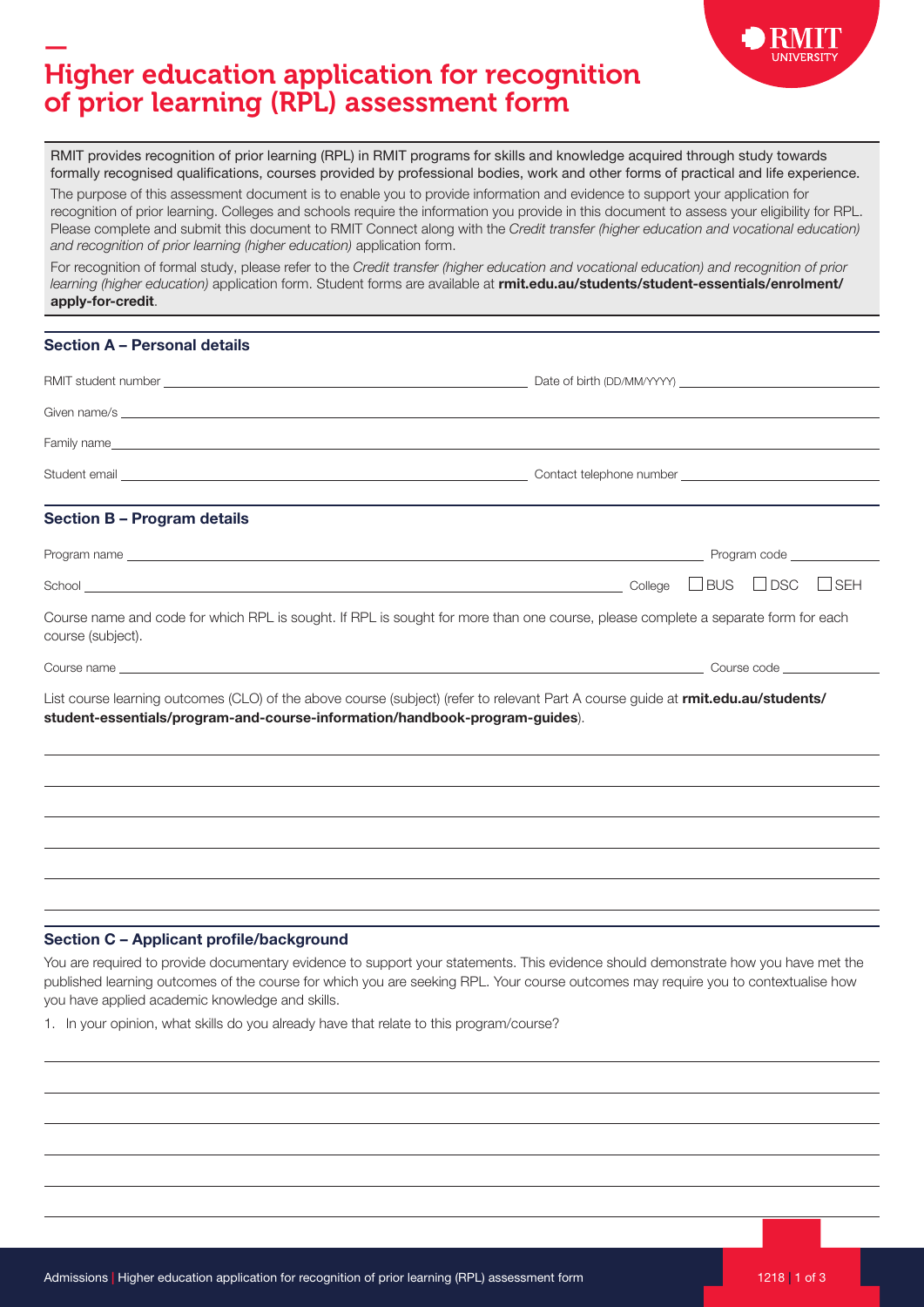

## — Higher education application for recognition of prior learning (RPL) assessment form

 $\overline{a}$ 

 $\overline{a}$ 

 $\overline{a}$ 

 $\overline{a}$ 

2. List any programs/training/study relevant to this application that you have undertaken since leaving school.

3. Relevant to this application, what experience have you had working with groups (e.g. clubs, organisations, committees, bands, etc.)?

Section D – Statement of relationship between the course (subject) and your prior learning/experiences

Match your experience against the published learning outcomes of the course for which you are seeking RPL.

Section E – Referees (two people who can support your statements)